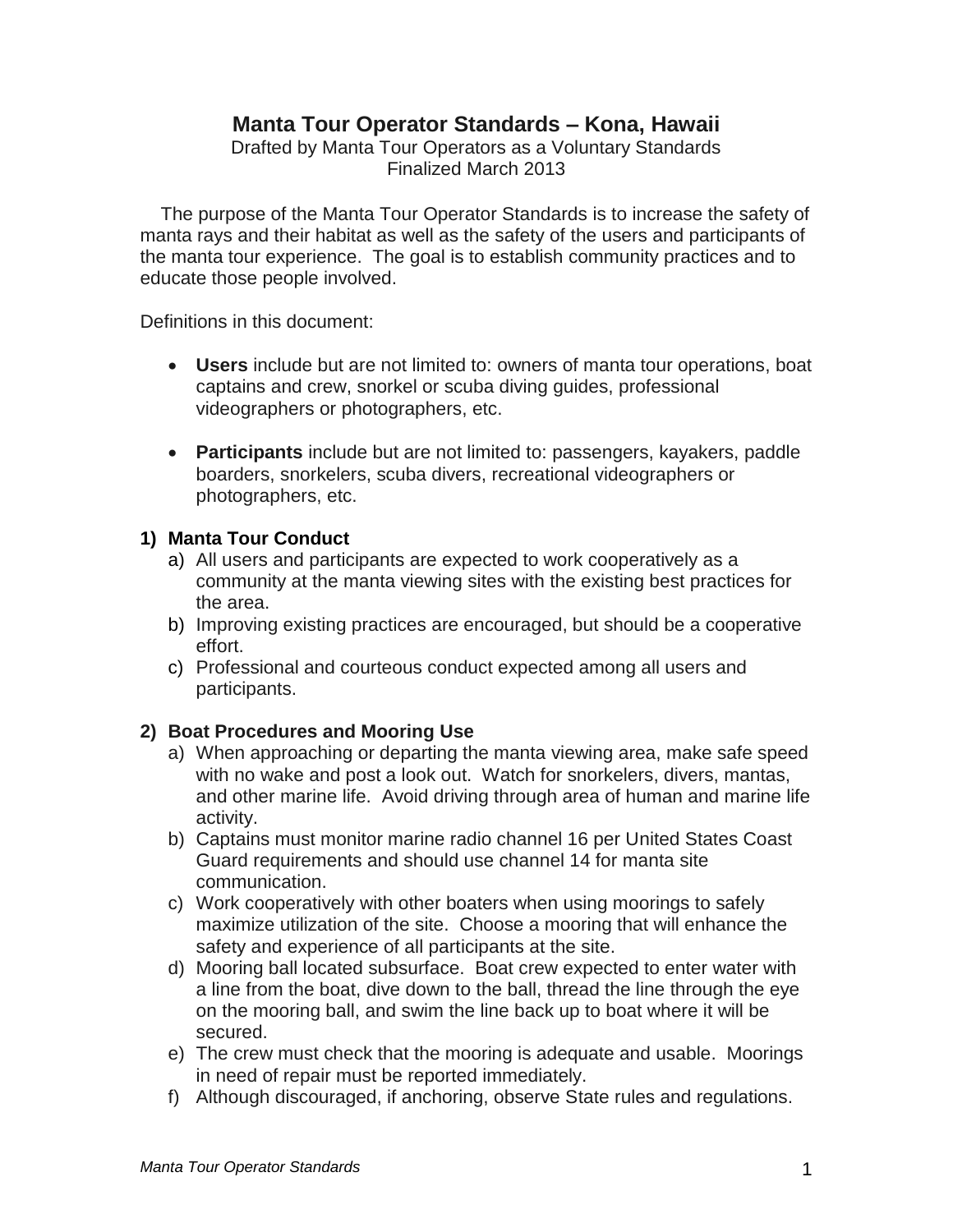Have a crew member in the water when deploying the anchor to avoid people, coral, and other marine life.

- g) Avoid live boating, but when necessary avoid driving though the area of human and marine life activity.
- h) All vessels (boats, kayaks, paddle boards, surf boards, etc.) must display required navigation lights. Please reference USCG rules.
- i) All boats must comply with applicable federal and state rules and regulations. All commercial operators must have a commercial operating permit from the State of Hawaii.

## **3) To prevent manta injury or entanglement**

- a) Lights from boats must be used in a manner to be safe for manta rays and other marine life.
- b) All operators/users must eliminate in-water light use near boat ladders, rudders, propellers, or other harmful boat apparatus where manta contact may occur. This includes, but is not limited to: hull lights, snorkel raft lights, or lights from videographers.
- c) Subsurface lights from boats may only be used if lights are more than 30 feet from boat ladders, rudders, propellers, or other harmful boat apparatus where manta contact may occur.
- d) Operators must not attract mantas near their boats if other users and participants are at the site.
- e) Boat operators may use deck lighting. Topside lights used to shine into the water must have a beam aimed at a minimum distance of 30 feet from the boat. Topside lights such as this may be used only if it's conducive to cooperative manta viewing for all users and participants during the experience.
- f) Operators must remove skegs from rafting apparatus.
- g) Boat and tour operators must minimize line use in the water other than for mooring or anchoring purposes.
- h) After sunset or when mantas are present, descent lines must not be used.
- i) Lines between vessels must not be allowed to sink.
- j) If using lines, kayaks, rafting apparatus, etc. must use buoyant lines.

## **4) Dive and Snorkel Guide Standards**

- a) Operators with in-water activities must have in-water guides for each activity - surface and underwater.
- b) In-water guides must have in-water supervision training and rescue certifications. For example, snorkel guides must be Lifeguard, Skin Diving Guide, or Rescue Diver certified.
- c) Scuba diving guides must have current professional level certifications from agencies recognized by the Recreational Scuba Training Council. Professional level certifications include dive supervisors such as Divemasters or Scuba Instructors. All scuba professionals must carry personal liability insurance.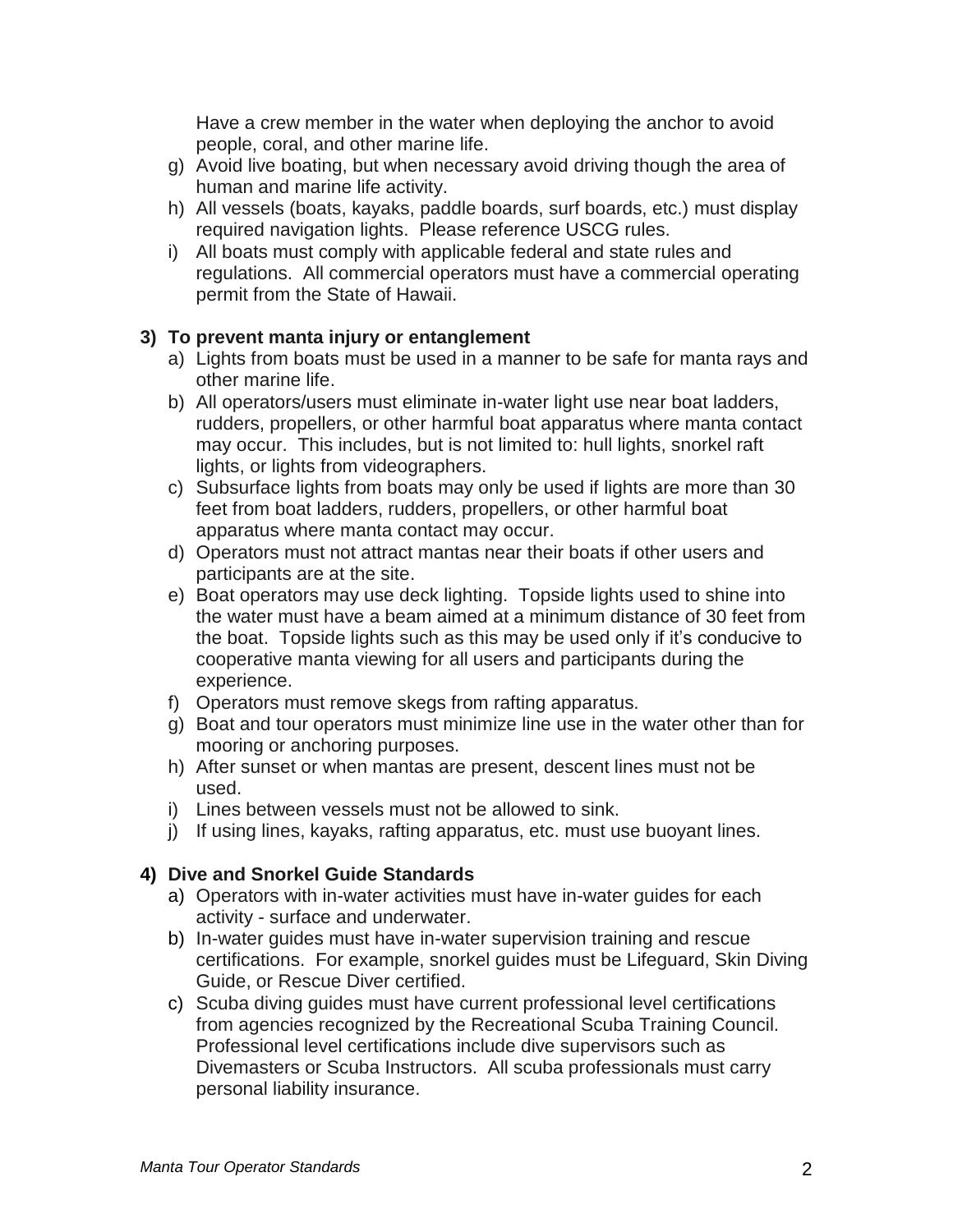- d) All guides must have CPR/First Aid training and access to an Emergency Oxygen system (on boat or EMS).
- e) After sunset, all divers and snorkelers not in direct contact with their vessel must display one marker light. All guides and working professionals must identify themselves with two marker lights.
- f) After sunset, all participants must stay with their guide.
- g) Each operator must have an emergency recall procedure.
- h) Snorkel guides must have a visible surface float during daylight.
- i) Snorkelers and divers must not go beneath live boats.

### **5) Participant Standards** (first established in 1993)

- a) Observe Only: No touching. Resist the urge to "pet" the mantas. This will only rub off their protective mucus coating. Do not chase, grab, or try to ride the mantas. This does not benefit the animal in any way.
- b) Diver Position: Divers must stay on or near the sand, rubble, or boulder bottom. An open water column is necessary for the mantas to maneuver. Avoid contact with the coral, sea urchins, or other marine life. Form a semi-circle with your group.
- c) Snorkeler Position: Snorkelers must stay on the surface and keep legs horizontal. Do not dive down into the water column.
- d) Lights: Divers shine lights up into the water column to attract plankton. Snorkelers shine lights down.
- e) Bubbles: Divers try to time your breathing so that you do not blow bubbles up into the manta if it passes over your head.
- f) Taking photos or video: When taking underwater photos or video, be considerate of people and mantas. Minimize your equipment in the water column and let the mantas come to you.

## **6) Professional Videographer and Photographer Standards**

- a) Professional videographers and photographers must identify themselves with two marker lights.
- b) When shooting video or taking photos of mantas or divers, professional videographers and photographers must stay on or near the bottom. Stay out of the water column in the area of manta ray activity.
- c) When shooting video or taking photos of mantas and snorkelers, professional videographers or photographers must stay on or near the surface. Stay out of the water column in the area of manta ray activity.
- d) When descending or ascending, professional videographers or photographers must stay out of the water column in the area of manta ray activity.
- e) Professional videographers or photographers must be aware of their proximity to the campfire, scuba divers, snorkelers, boats, moorings, and the bottom - especially when setting up for or taking a shot.
- f) Professional videographers or photographers must not shine video lights or deploy camera flashes into the faces of those who are not their designated customers. Be aware of the field of the beam of light and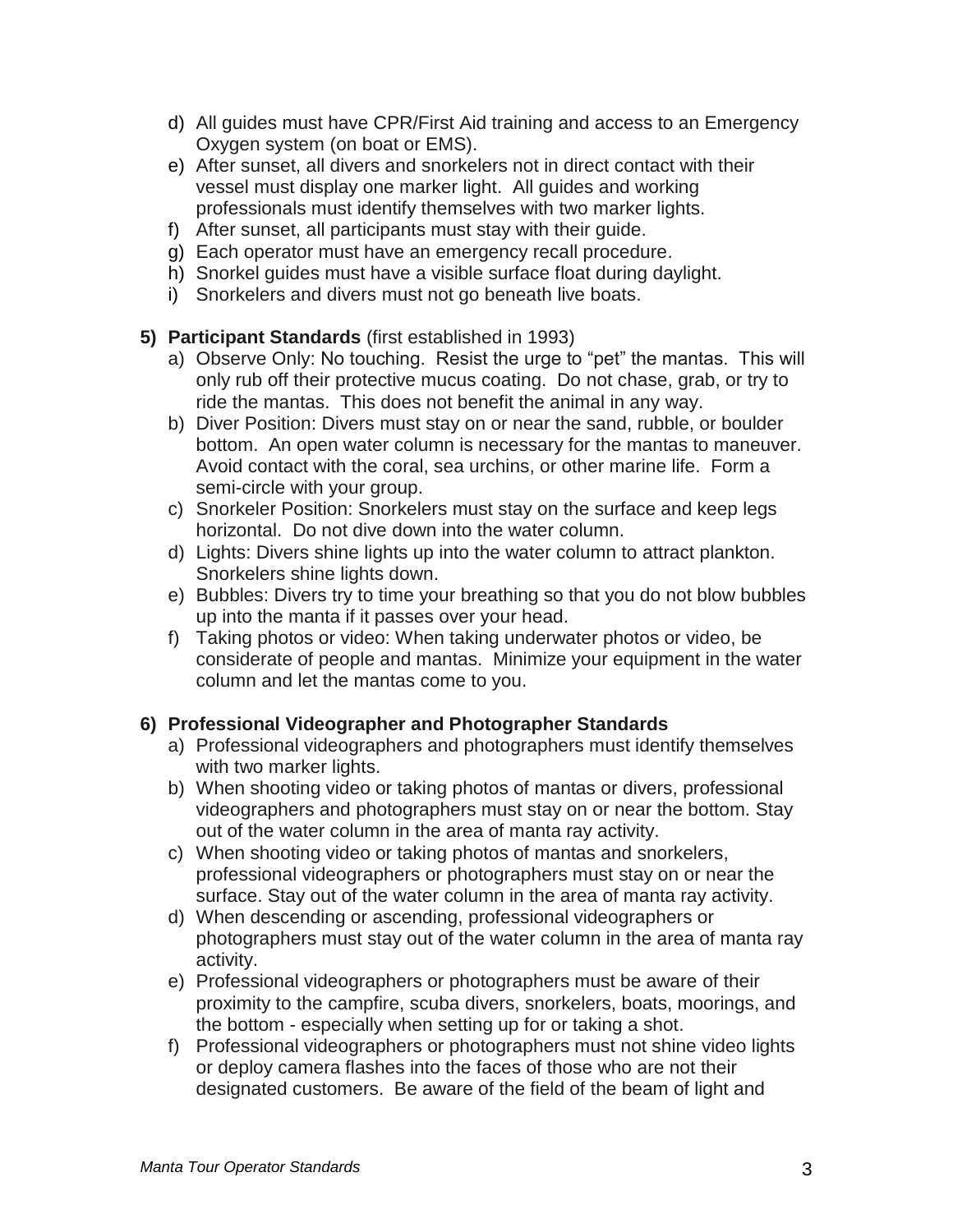narrow it when necessary.

g) Work from the outside of the area of manta activity shooting in to concentrate plankton and mantas. Do not shine lights in other areas that attract mantas away from the main area of activity – intentionally or unintentionally.

Please see Appendix for more detailed information in how to meet these standards.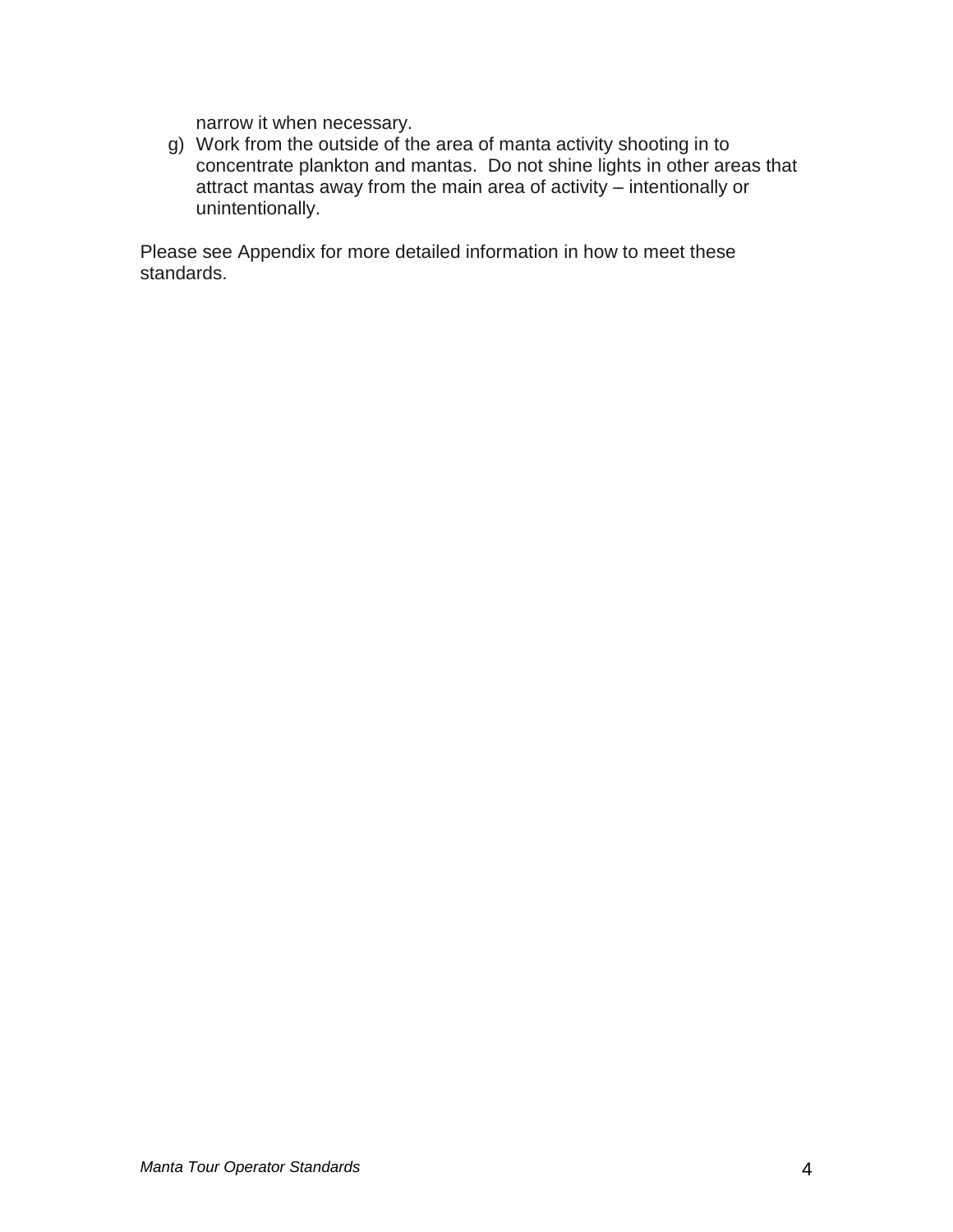# **APPENDIX**

 The following information is based on the "tribal knowledge" of manta tour operators, scuba diving guides, snorkel guides, and boat captains from decades of experience in the manta tour industry. This information is in the form of guidelines to educate users in best practices to meet the Manta Tour Operator Standards.

### **General Information for all Users:**

COMMUNICATION: Good communication is essential. Thoroughly brief guests to increase their understanding of best applicable practices in the water including safety protocol and courteous behavior. In addition, communicate with other snorkel guides, scuba diving guides and boat captains to share information, coordinate in water activities, and assist each other if appropriate. Captains encouraged to share mobile phone numbers whenever possible for communication.

CAMPFIRE METHOD: The "campfire" is created by using a light system on the bottom shining up to attract plankton that in turn attracts manta rays. Configurations vary. It's also designed to gather users and participants to a specific location with a rubble or sand bottom. This is important because divers are asked to stay on the bottom when observing manta rays. A single campfire location concentrates light, plankton and professional supervision in a manageable area. Divers and snorkelers congregate around the underwater campfire location and help to enhance the concentration of plankton and manta rays. Multiple campfires can create a dispersal of manta ray feeding, resulting in a diminished experience for everyone. In the case a campfire needs to be moved during a dive, snorkel and scuba diving guides work together to avoid splintering into multiple locations. Reasons for moving a campfire include but are not limited to: higher concentrations of plankton, environmental conditions, and mantas rays feeding in another area.

### **Snorkel Guides:**

LIGHTS: If guests have individual lights instruct in proper light etiquette. While snorkeling, snorkelers shine lights down and avoid shining their lights in eyes of those around them.

SURFACE FLOATS: Surface floats and rafting devices are used to keep customers together and provide additional floatation for participants. Guides will actively reposition surface float devices to keep manta rays and guests away from mooring lines, boats, hazards and other groups.

SNORKELER SURROUNDINGS: Be aware of shifting boat positions and keep snorkelers away from boats when possible. If snorkelers are struggling with